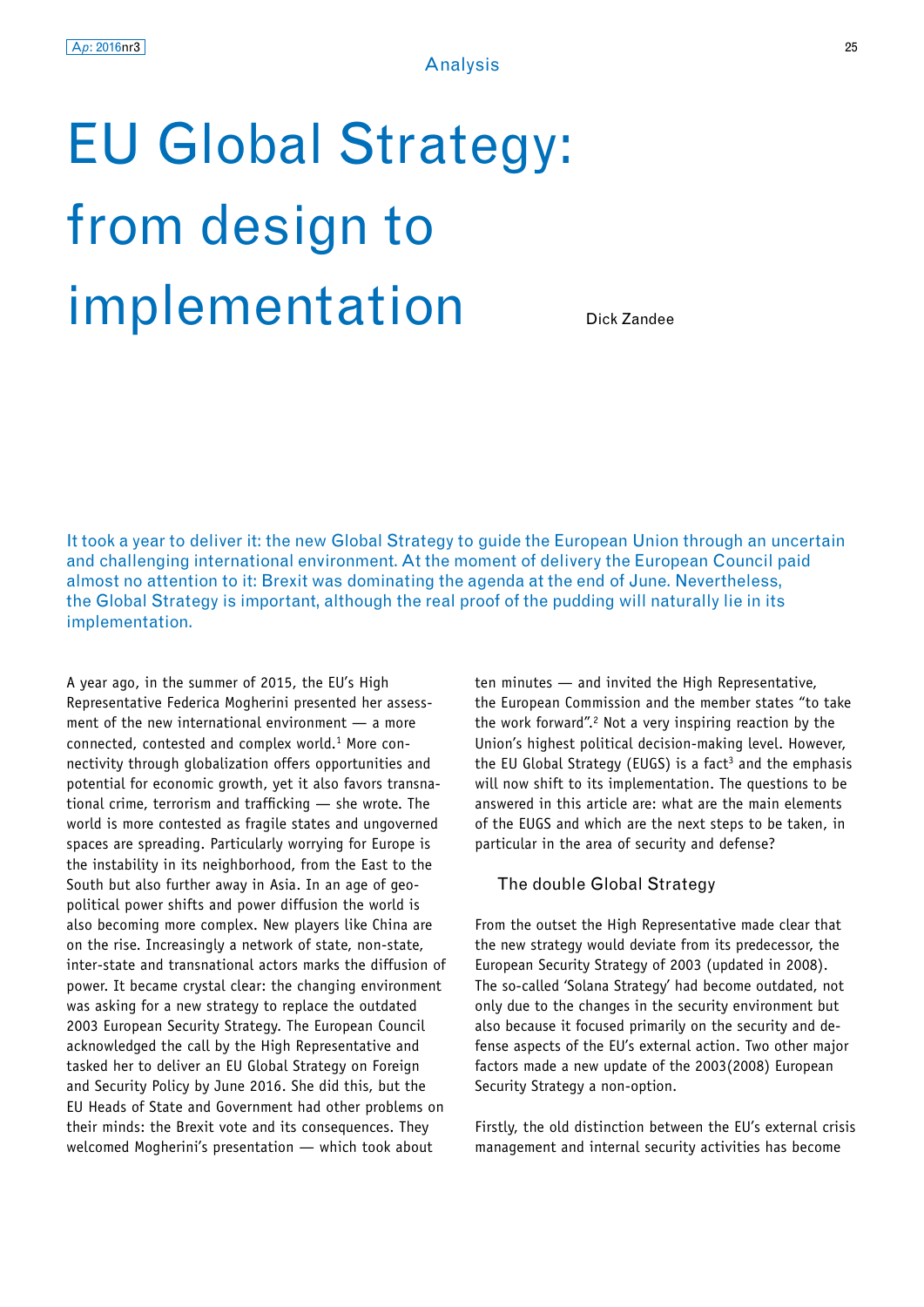

outdated. Instability and conflicts in the Middle East and Africa (MENA) have a major impact on security inside Europe through spill-over effects such as migration, transnational crime and terrorism. Linking external and internal security policies and instruments is a necessity for countering these spill-over effects and at the same time for addressing their root causes outside Europe in a coherent manner. This linkage is already visible in counter-terrorism activities which take place inside but also outside Europe. The same principle applies to migration. Halting the massive flow of migrants across the Aegean and strengthening border security was high on the EU's agenda in early 2016. However, this has to be coupled with addressing the causes of migration. To a large extent this is related to ending conflicts and by stabilization efforts in order to start returning to fully functioning states. Syria and Libya are prime examples of how continued conflict and disorder is feeding human trafficking. Migration for economic reasons, for example from countries in West Africa, asks for other solutions, in particular by strengthening opportunities for the local labor markets.

Secondly, challenges to our security have become multi-dimensional or, in popular speak, today we face

hybrid threats. Russia uses all available tools, from state-run propaganda to energy delivery blackmail and from 'little green men' to traditional military force in confronting the West. Geopolitics is back, but Moscow has widened the set of instruments to pursue its objectives. The response to hybrid threats had to be hybrid as well. Simply strengthening military capacities — as important as it is — will not be enough. All available tools have to be brought together in a joined-up approach. As the EU, contrary to NATO, has a wide set of responsibilities across all government sectors, this requires a much wider strategy. At the same time, it has important consequences for the EU-NATO relationship, which needs to be adapted to the new security environment. This has been recognized. The common statement by the EU and NATO leaders at the alliance's Warsaw Summit in early July has opened the door to a more structural partnership in dealing with new security challenges.

The successor to the 2003 European Security Strategy reflects both the changed environment and the need to respond with a wide set of tools. It is 'double global': in terms of geography as wells as thematically. The European neighborhood — to the East and to the South — are of

Refugees in the Mediterranean. A new update of the 2003(2008) European Security Strategy was a non-option, because the old distinction between the EU's external crisis management and internal security activities has become outdated. For example, foreign conflicts impact European security through spill-over consequences such as the migration crisis (photo: Wikimedia/Ggia)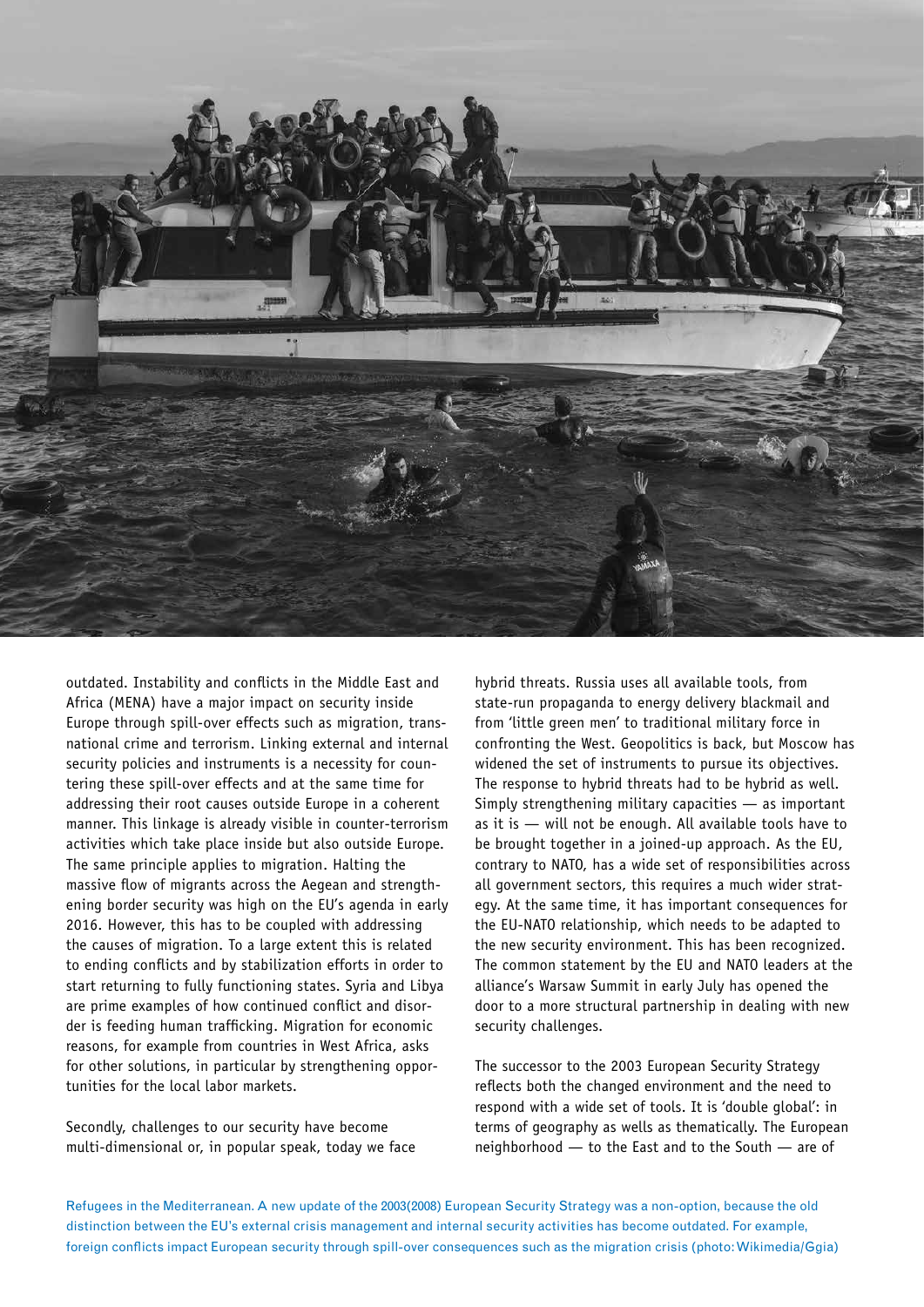prime concern to the EU. But instability and conflict in Asia, the Pacific and the Indian Ocean will have an effect on European security as well, in particular as sea lines of communication — key to maritime trade flows — might be interrupted. Global challenges can also be defined as 'stemming from anywhere'. Cyber threats are non-geographic by nature; they can come from any place in the world and hit any corner on the planet. Climate change is also a global phenomenon. Large international criminal networks operate around the globe. All of this implies a 'second global' element: the EU will have to respond by applying its full set of instruments. For that reason the Global Strategy refers not only to the security and defense sector

*The essence of the EUGS is to bring soft and hard power instruments together*

but also to neighborhood, migration and energy policies, to strengthen cooperative frameworks in Asia or the Arctic and to transform global governance institutions such as the United Nations. In particular, close ties with the United States and Canada as well as the part-

nership with NATO are key in this respect. Naturally, the application of instruments will have to be tailor-made, depending on the situation at hand. But the essence of the Global Strategy is to bring soft and hard power instruments together in a joined up approach and to recognize that the EU has a particular role to play as a security provider in the near abroad and further away.

#### Implementation

The EUGS has to be translated into action — no doubt a more difficult task as diverging interests of member states and the issue of resources will come to the fore. The High Representative will present a plan of action with timetables after the 2016 summer break, covering several areas — one of them being security and defense.

Such an action plan or Security and Defence Strategy (SDS) will have to deal with at least three components: (i) ambition level and tasks; (ii) capabilities; and (iii) tools and instruments needed for more commitment by member states. During the Netherlands EU Presidency in the first semester of 2016 these topics and others were discussed in a series of seminars which the Clingendael Institute orga-

nized together with the Dutch Ministry of Defense. These informal gatherings took place before the Brexit vote, but nevertheless they resulted in the identification of the main elements of a Common Security and Defence Policy (CSDP) White Book as it was called at the time.

### *Ambition level and tasks*

The existing ambition level and the CSDP Petersberg tasks stem from a different era. The changed security environment asks for review and adjustment, taking into account both the changing nature of crisis management operations as well as the impact of the external-internal security nexus. Preferably, a new ambition level should not be expressed immediately in numbers of military to be deployed but rather in the sorts and types of operations the EU has to be able to conduct. It will be unavoidable to redefine the Petersberg tasks as they no longer reflect all the different types of operations which the EU is conducting today and might be carrying out in the future.

Clearly, in addition to external crisis management, CSDP has to play a role 'in the defence of Europe', both in response to hybrid threats from the East as well as to the spill-over effects of the conflicts to the South. In particular, a structural CSDP contribution to border security will be required. The mutual assistance clause (Art. 42.7), already activated by France, could also imply a role for CSDP inside EU territory while recognizing that it would imply a Treaty change. Once tasks have been defined, ambition levels can be identified, including for operations in the full spectrum. Ambition levels should be realistic for near-term implementation and could be more ambitious in terms of a long-term goal.



Dutch soldiers prepare for European Battlegroup Certification. Hybrid threats also demand military responses, and the CSDP could contribute, e.g. by the deployment of EU Battlegroups to the non-NATO members Sweden and Finland (photo: Wikimedia/Franklin Moore)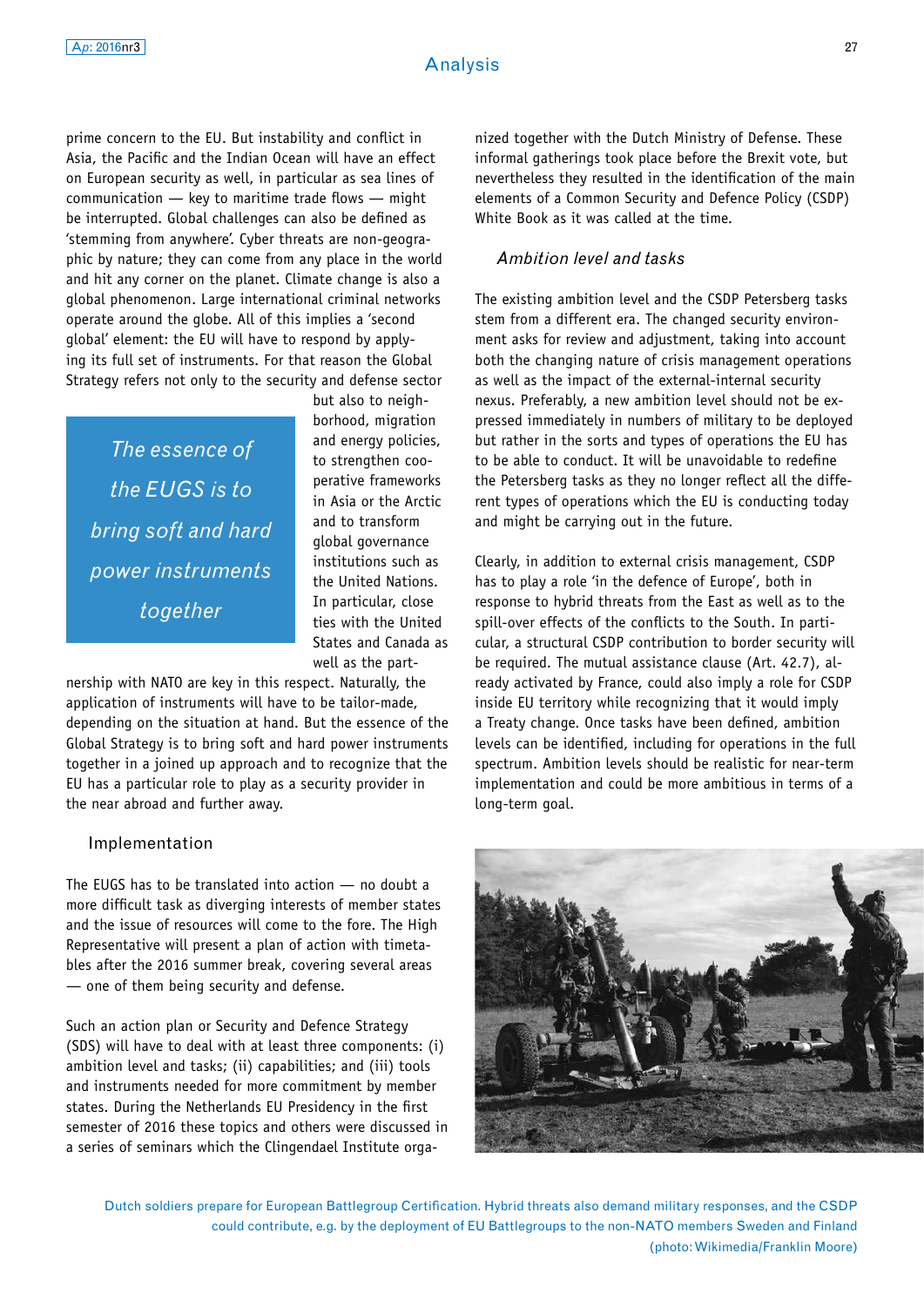

## *Capabilities*

Addressing the existing shortfalls in areas such as intelligence and strategic reconnaissance, enablers for expeditionary operations, precision munitions, the protection of forces and securing sea lines of communication continues to be relevant. However, the new CSDP requires additional efforts and a shift in priority. Firstly, hybrid threats also demand military responses. CSDP could contribute, e.g. by the deployment of EU Battlegroups to the non-NATO members Sweden and Finland or by assisting the Baltic States in reinforcing their internal security, in particular through paramilitary forces (gendarmerie) — upon their request.

Second, for (external) crisis management the EU should be able to cover the whole spectrum from stabilization, training and assistance to intervention operations, when needed at the high end of the spectrum. For autonomous full spectrum operations in the near term the EU should aim for a brigade-size force, with adequate sea and air elements as required. Border security-related tasks will

increase the need for smaller vessels, surveillance assets (space and air-based) and border guard personnel. But a fresh look at naval (and air) capabilities high in the spectrum is also required in view of the increasing anti-access and area-denial (A2/AD) threats. Clearly, such autonomous European capabilities will not be realized overnight, but related capability goals should be defined as early as possible in view of long-term planning cycles.

## *Tools and instruments*

Political will remains the key factor to deepen European defense cooperation — which continues to be a must as no single state can operate without others anymore. However, new tools and instruments are also needed to transfer political will — expressed in Declarations and Council Conclusions — to real capability improvement. So far, the principle of voluntarism has provided an escape route for doing too little. A step-change is needed in order to move into the direction of more accountability and commitment. Transparency on long-term defense

The European Council after the UK referendum. The British vote to leave the EU can open the door to a real strengthening of the CSDP and deeper defense cooperation in the EU, according to the author (photo: Flickr/European External Action Service)